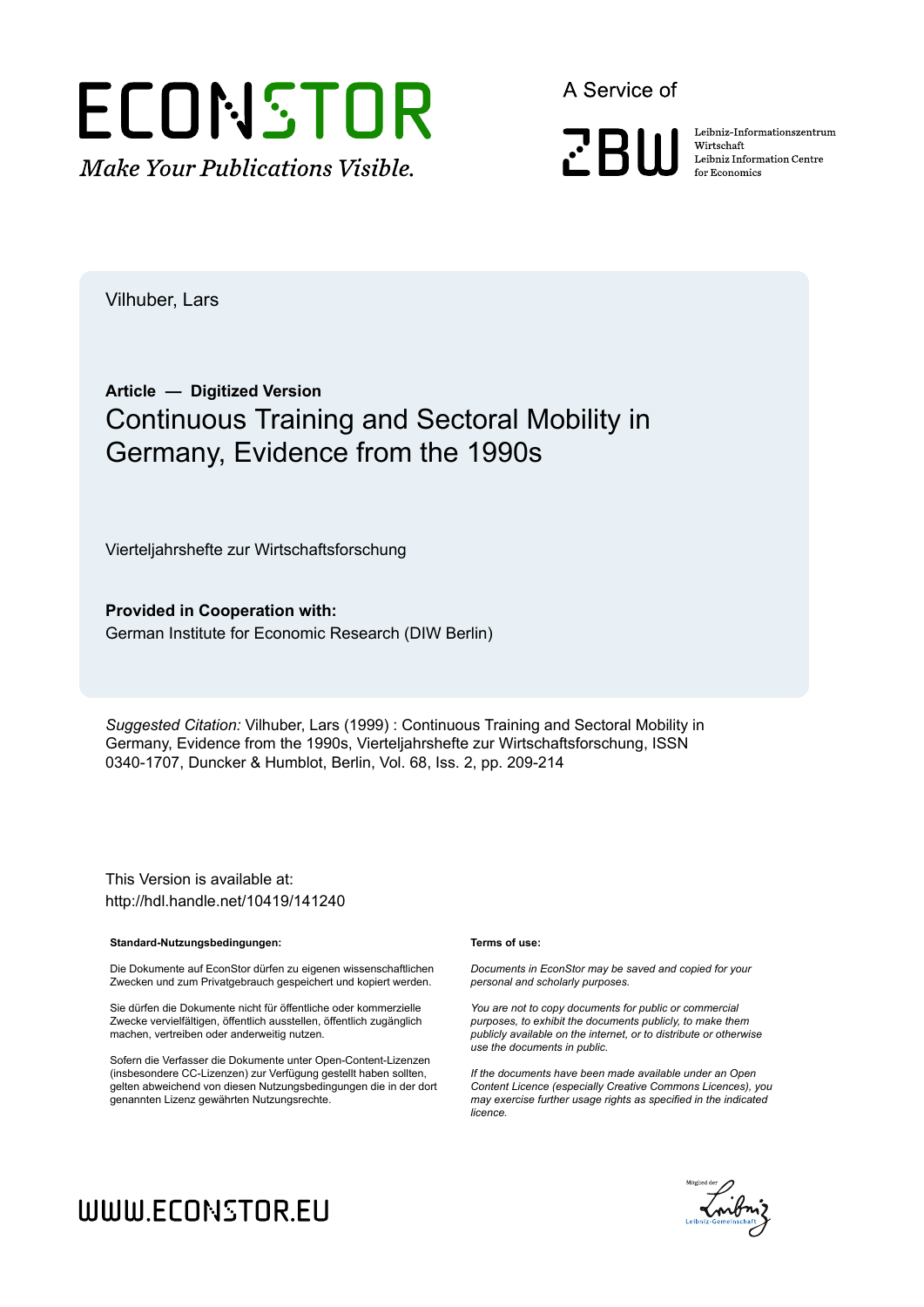## **Continuous Training and Sectoral Mobility in Germany, Evidence from the 1990s\***

By Lars Vilhuber\*\*

#### **Summary**

*This article studies mobility patterns of German workers in light of a model of sector-specific human capital. Furthermore, I employ and describe little-used data on continuous on-the-job training occurring after apprenticeships. Continuous training is quite common, despite the high incidence of apprenticeships that precede this part of a worker's career, but it may act as a substitute for apprenticeships in jobs with high training requirements. Most previous studies have assumed that training was general. In this paper, I show that German men are more likely to find a job within the same sector if they have received continuous training in that sector, a finding that is inconsistent with models of firm-specific and general human capital. These results are similar to results obtained for young workers from the United States, and suggest that sectorspecific capital is an important feature of very different labor markets.*

#### **1. Introduction**

The dual model of German apprenticeship training is widely admired and often cited as a model of on-the-job training (Hilton 1991; Muszynski and Wolfe 1989). Less attention has been paid to subsequent continuous onthe-job training. Post-apprenticeship training is quite common in Germany. In cross-sectional analysis, 2.05 percent of all full-time workers are in some sort of nonapprenticeship training. This compares to 2.14 percent of workers in all types of on-the-job training in the United States.<sup>1</sup>

One of the most common conclusions found in the literature on German apprenticeships is that the training received is quite general (Winkelmann 1996; Werwatz 1997), and that firms incur substantial costs to provide apprenticeship training (Harhoff and Kane 1993). It is argued that firms are willing to provide costly training if general human capital facilitates future company-specific training (Soskice 1994). However, there has been little or no work to verify this latter implication.

Although some authors have looked at mobility after apprenticeship training (Winkelmann 1996; Werwatz 1997), none have done so in the context of continuous training. Pischke (1996) Pannenberg (1996), and Georgellis and Lange (1997) have looked at wage growth associated with continuous training in Germany using earlier versions of the German Socio-Economic Panel (GSOEP), but did not consider mobility.

In Vilhuber (1997), I used data from the National Longitudinal Survey of Youth (NLSY) to show that the mobility patterns associated with the stock of on-the-job training are consistent with the presence of industryspecific, but not firm-specific, human capital. However, since apprenticeships are less prevalent in the United States, this conclusion may not carry over to Germany. Having acquired a higher initial stock of human capital through apprenticeships, the mobility decisions of German workers may be less affected by subsequent human capital acquisition.

In this article, I focus on sectoral mobility after continuous training to determine to what degree such training is firmspecific. I exploit the longitudinal nature of the GSOEP to study the transition patterns related to incidence and duration of on-the-job training. These patterns allow inference as to the specificity of the human capital thus formed.

#### **2. A Model of Sectoral Capital and Mobility**

Human capital theory, though primarily interested in the wage and its remuneration of human capital, has implications as to the mobility of workers. This obviously depends on the degree of specificity of the human capital acquired, either through formal or informal training. Most work based on human capital theory has used a dichotomy between firm-specific and completely general capital formation. Recent empirical work on the wage effects of industry tenure (Neal 1995; Parent forthcoming) has shown that this start dichotomy may be too imprecise. Work on on-the-job training has been inconclusive as to the specificity of training.2

To fix ideas, consider the following model. It is a model of jobs as inspection goods (Jovanovic 1979), coupled with the usual assumption of an increase in marginal product due to human capital formation (Becker 1993). There is no active job search, but job offers arrive at constant rates, which may differ across sectors.

There are two sectors. The worker is initially employed in sector 1, receiving a wage  $\omega_0 = \gamma(k) = \gamma k$ . The firm pays for the training irrespective of its specificity, and the

**<sup>\*</sup> Correspondence to: York University, 4700 Keele Street, Toronto ON M3J 1P3, Canada [\(vilhuber@yorku.ca](mailto:vilhuber@yorku.ca)). I thank Thomas Lemieux and David Margolis for their enduring support and rich input all through this project. I have also benefitted from comments by Kelly Bedard, Tom Crossley, and Daniel Parent. Financial and logistic support by CIRANO and CRDE at the Université de Montréal is gratefully acknowledged. Part of this research was completed while the author was at York University, whose hospitality and support is appreciated.**

**<sup>\*\*</sup> Département de Sciences Economiques, Université de Montréal, CRDE and CIRANO, Montréal, Canada, and Department of Economics, York University, Toronto, Canada.**

**<sup>1</sup> Author's computations based on 1984-1995 waves of German Socio-Economic Panel (GSOEP) for Germany and on the 1979-1992 sample of the National Longitudinal Survey of Youth for the United States.**

**<sup>2</sup> For a more extensive overview of United States findings, see Vilhuber (1997).**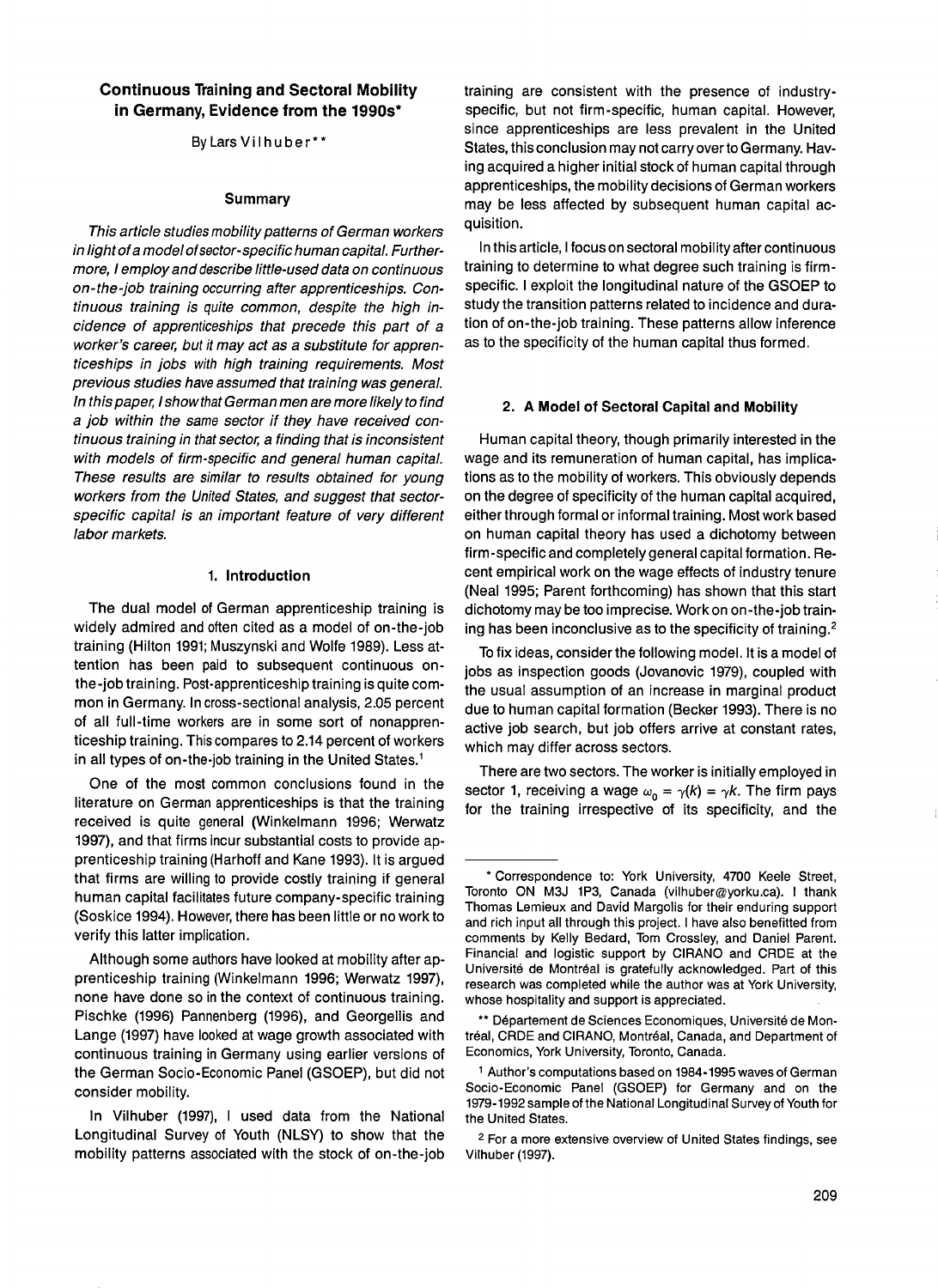worker's wage is increasing in *k.* Offers arrive at a constant rate *r.* With probability *q,* offers come from sector 2. Both sectors are competitive. In each sector *i*, wage offers  $\omega_i(k)$ (the value of worker-firm matches) are normally distributed with mean  $\gamma k \alpha_i$  and variance  $\sigma = 1.3 \alpha_i$  is the degree of transferability to the firm making the offer.

The worker will switch firms and/or sectors if  $\omega_i(k) > \omega_o$ (*k*), which occurs with probability  $1 - \Phi_i(\omega_0(k) - \omega_i(k))$  $= F_i(\omega_o)$ . Abstracting from ties, the probability of a sectoral move per period, the inter-sectoral transition intensity, is  $\theta_2(k) = \tau \cdot q \cdot F_2(\omega_2)$ . The hazard function  $\lambda(k)$  is simply the sum of transition intensities. The probability of a sectoral move conditional on leaving the current job is  $M_2(k)$  $= \theta_2 / (\theta_1 + \theta_2) = q F_2 / [(1 - q) F_1 + q F_2].$ 

If training, the process of human capital acquisition, is firm-specific, then  $\alpha_1 = \alpha_2 = 0$ . Industry-specific capital is the case where  $\alpha_1 = 1$  and  $\alpha_2 = 0$ : training is perfectly portable within the same sector, but not across sectors. Finally, general training is portable across sectors, hence  $\alpha_1 = \alpha_2 = 1.$ 

Suppose that initially  $k = 0$ , such that all distributions have the same mean. Now consider the acquisition of *dk* units of human capital through training. If training is firmspecific, then  $\delta F_i(\omega_o) / \delta k < 0 = i = 2$ . Both transition intensities decline, and so does the hazard. This is so because the firm will share part of the return on human capital with the worker and match most outside wage offers.<sup>4</sup> The conditional probability of a sectoral move  $M<sub>2</sub>(k)$ , however, is unchanged, since the desirability of wage offers from both sectors relative to the current wage declines in the same manner. If training is general, then both transitions intensities remain unchanged, and so does the overall hazard. Furthermore, as in the firm-specific case,  $\delta M$ <sub>2</sub> (k)  $l k = 0$ , since the desirability of wage offers from both sectors increases in the same manner. However, if training is industry-specific, the transition intensity to sector 2 decreases,  $\delta\theta_2(k)$  /  $\delta k$  < 0, but the transition intensity to the same sector remains unchanged,  $\delta\theta$ <sub>1</sub> (k) /  $\delta k = 0$ , since the mean productivity for other firms in the same sector increases by the same amount as for the present firm. Hence, the conditional probability of a sectoral move  $M_2(k)$ decreases, since *sign* ( $\delta M$ <sub>2</sub> ( $k$ ) /  $\delta k$ ) = sign ( $\theta$ ,  $\delta \theta$ <sub>2</sub> /  $\overline{k}$  –  $\theta_2$   $\delta\theta_1$  /  $\delta k$ ) < 0. Note that the hazard  $\lambda$  also declines, although by less than in the firm-specific case.

Thus, it is possible to distinguish the three cases by estimating the conditional probability of a sectoral move. A reduction in this probability following the acquisition of human capital is inconsistent with both firm-specific and general human capital.

The model can easily be extended to include nonemployment by defining it as a third sector. It then obtains that (conditional) labor force attachment increases with training if training is not firm-specific, but remains unchanged in the case of more general training.  $M<sub>2</sub>$  is now reinterpreted as the probability of a sectoral change, conditional on being employed in the next period, and I denote by  $M_{\text{lab}}$  the probability of being employed, conditional on separation.<sup>5</sup>

#### **3. Data and Estimation Strategy**

In this paper, I use data from the German Socio-Economic Panel (GSOEP) for the years 1992 to 1994. In 1993 (and 1989), the GSOEP asked a series of questions on *Fortbildung* (further, or continuous training) of its respondents. Here, I use information on training incidence, duration (in six increasingly broad categories), and training intensity (hours per week). I merge this information with, on one hand, job market data relating to the period between January 1, 1992, and the 1993 interview and, on the other hand, labor market activity at the time of the 1994 interview. The GSOEP questionnaire methodology puts a number of restrictions on the data. First, of those training spells having occurred within the last three years, only the three most recent spells are recorded. About 50 percent of respondents who say they received some training in the last three years received more than three spells during that period. Thus, the observed quantity of training spells is heavily censored. Second, information on financing and the organizing entity are only available for one of the reported training spells, about two-thirds of all training spells. Since I am interested in identifying on-the-job training for all training spells, I circumvent this problem by assuming that training was onthe-job if it occurred concurrently with a job spell. Less than 1 percent of all training spells in the sample (eight spells) cannot be associated with a specific employer, and thus all training spells are considered to be on-the-job.

In light of the data constraints, the following sample selection and estimation strategy is adopted in this paper. The first period is defined as starting on January 1, 1992, and ending with the interviewee's date of interview in 1993. Any individual having worked within this time frame is chosen for the present sample. For these workers, I consider only training having occurred within the same time frame to alleviate the problem of incompleteness. This reduces the censoring problem to, at most, 4.5 percent of the trained subsample.

The second period is defined as the time elapsed between the 1993 and 1994 interviews. Information from the 1994 interview is merged with the sample, allowing identification of four possible states an individual can be observed in and three possible transitions. The four states are: employment with the same employer, employment with a different employer in the same industry (industry stayers), employment in a different industry with a different employer

**<sup>3</sup> I assume that the variance is equal across sectors. This is a sufficient condition, but not necessary for our results to hold.**

**<sup>4</sup> This was suggested by Becker (1993) and formalized by Hashimoto (1981).**

**<sup>5</sup> See Vilhuber (1999) for more details.**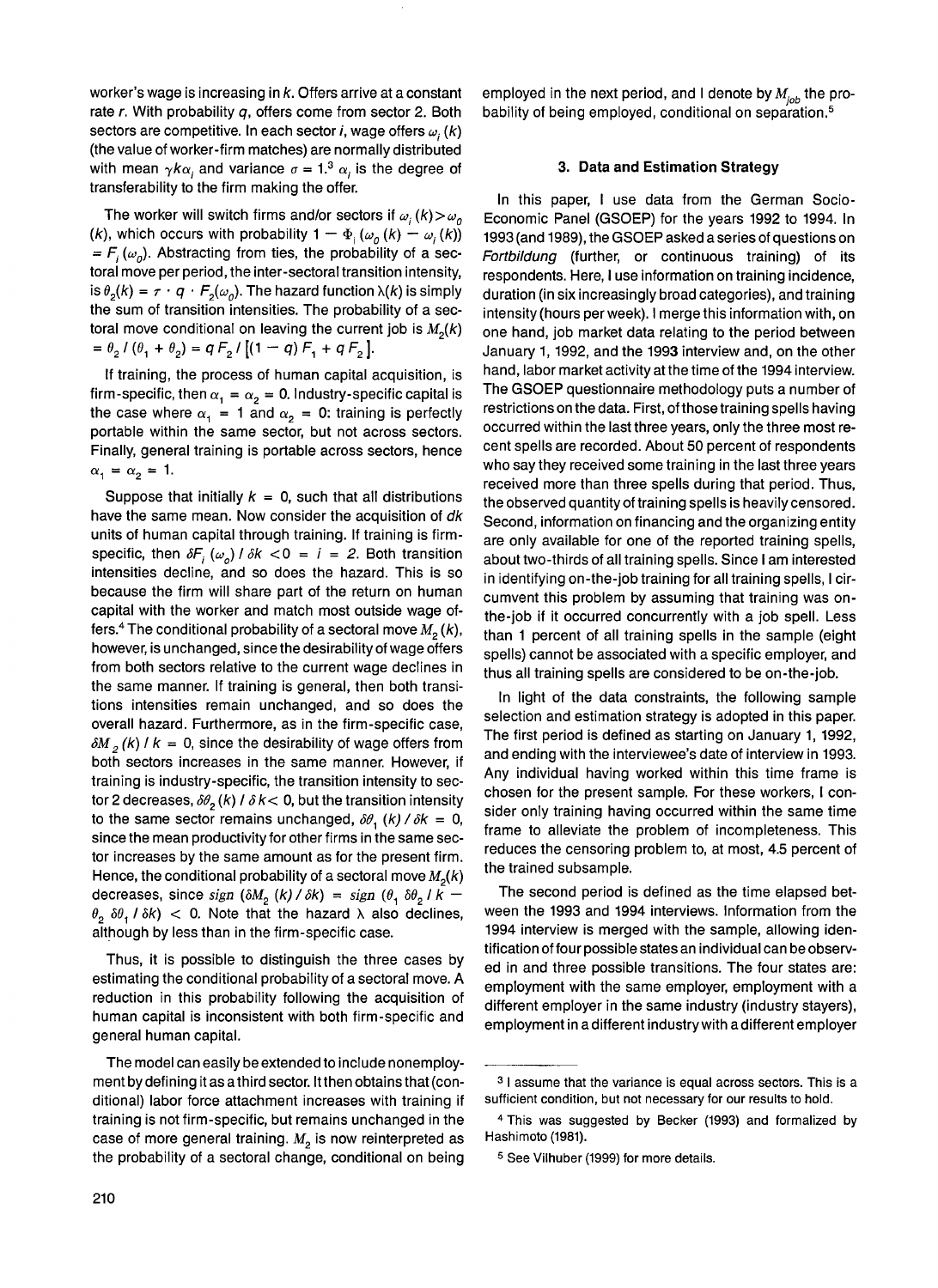(industry switchers), and nonemployment. This data structure allows us to estimate the probability of an industry change in period 2, conditional on employment in period 1.

In this paper, I will only look at West Germans, due in part to the particularities and differences in the former East German training system, and to the oversampling of the foreign born population. The final sample comprises male blueand white-collar workers aged 18 to 65 having worked during period 1 and still present in the data in period 2. Workers are excluded if working in either agriculture, fishing, or unclassified service industries, primarily because of small cell sizes. The resultant sample comprises about 1,400 individuals, of which about a quarter have received some type of training in period 1. However, nearly 80 percent never change employers, and only 6 percent are with a different employer in period 2. The small sample sizes involved may thus prohibit generalizations at this point, and the results here are preliminary.

The choice of destination state as outlined in Section 2 can be modeled as a multinomial logit, equivalent to a proportional intensity specification of a duration model with multiple destinations.

The multinomial model posits that the different feasible states are independent. An alternative model is a sequential choice model, where the first decision is about employment after separation, the second, conditional on employment, about sectoral allocation. For the present data, I cannot reject the hypothesis that the sequential logit model is appropriate, and thus Section 4 reports results for the sequential logits. Complete results for the multinomial logit models and the pertaining tests are reported in Vilhuber (1999).

#### **4. Some Basic Results**

Industry mobility conditional on changing jobs is high. More than 60 percent of those changing jobs between the first and second period also change industry. When crosstabulating industry change with training incidence, a strong pattern appears: only 53 percent of those having received some training in the first period change industry when changing jobs, compared to 64 percent for those without training (Table 1).

It is of interest for the present analysis to ask what determines the incidence of training. If training is dispensed in a nonrandom manner by the employer, then inclusion of a dummy for training incidence in the mobility model may be proxying for unobserved characteristics of the trained worker rather than human capital. The employer will certainly offer training to more able workers. However, there seems to be no *a priori* reason why more able workers should be intrinsically less mobile.<sup>6</sup> The employer may choose workers who are less likely to leave the firm, but again it is unclear why workers should show less industry mobility once they have actually left the firm.

Table 1

**Training and Mobility: Frequencies**

|                                | On-the-Job Training |       |        |  |  |  |  |
|--------------------------------|---------------------|-------|--------|--|--|--|--|
|                                | No<br>Yes           |       | Total  |  |  |  |  |
| Nonemployed                    | 71.60               | 65.49 | 69.66  |  |  |  |  |
| Stayers                        | 10.29               | 15.93 | 12.08  |  |  |  |  |
| Switchers                      | 18.11               | 18.58 | 18.26  |  |  |  |  |
| Total                          | 68.26               | 31.74 | 100.00 |  |  |  |  |
| Source: Author's calculations. |                     |       |        |  |  |  |  |

Logit models of incidence, not reported here, show that indicators of unobserved ability, such as income and tenure on the last job held, have a strong (positive) impact on incidence. Potential experience is negatively related with incidence. A worker in a job usually requiring an apprenticeship is more likely to receive training, but if this worker actually completed an apprenticeship in this profession then he is no more likely to receive training than a worker in a job where no apprenticeship is required. Blue-collar workers are less likely to receive training than white-collar workers. Marital status, possibly an indicator of reduced mobility, is not significant.

Can these results be taken as evidence that sorting or selection, apart from occupational sorting, plays no role in the incidence of continuous training? To the extent that a higher salary proxies for higher ability, sorting by ability would seem to play a role. But the sorting criterion of interest in the case of training that is not firm-specific is sorting by inherent mobility. Note that even if training is general, employers are willing to pay for it if either the worker can be subsequently tied to the firm (though higher wages, promotion prospects, or other methods), or the worker is otherwise inherently less mobile. It is far from clear that a high salary must be correlated with an inherently lower mobility. A far better indicator of mobility would seem to be marital status, but here it does not seem to play a role.

### **5. Mobility of Trained Workers**

Table 1 reports frequency counts for the proportion of job separations by workers who are either not employed, employed in the same sector, or employed in a different sector at the end of the second period, by incidence of training. Workers having received training are less likely to be nonemployed, and, conditional on being employed, are more likely to be employed in the same sector.

However, logit models of employment attachment fail to confirm the first observation. Employment attachment is convex in experience, positively related to marital status,

**<sup>6</sup> See Neal (1998) for a more elaborate argument.**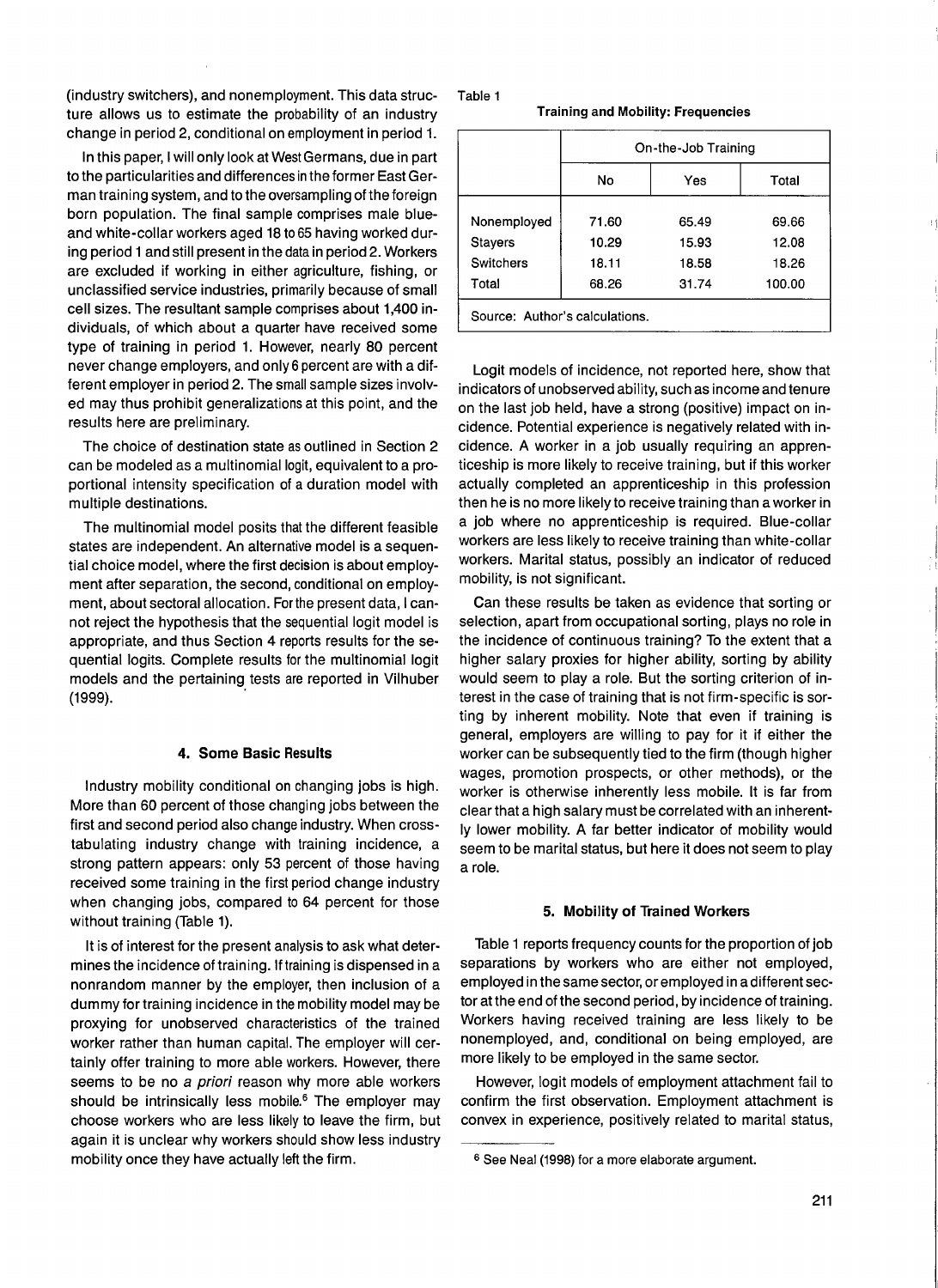and slightly more likely for workers with higher weekly hours on their last job. Neither continuous training nor the presence of an apprenticeship affects the probability that the respondent is working at the time of the period 2 interview, once other individual characteristics have been controlled for.

One explanation mayliewiththeGerman unemployment benefit system. It encourages industry stayers, and, given the long duration of unemployment benefits of up to two years, the sample used here may not be capturing the employment effect of training.

The absence of employment effects may also be attributable to the state of the German economy after 1993. Unemployment was increasing, and Germany was entering a downturn. Preliminary results using both 1989 and 1993 data show an overall employment effect once year effects have been controlled, which lends support to this explanation.

Table 2 reports logit coefficients for the probability of changing sectors conditional on having a different employer at the end of the second period. The first specification includes only variables that describe training requirements and training achievements on the job prior to the switch. As other authors have pointed out, row (1) shows that a worker in his apprenticed profession is less likely to switch to a different industry after a separation, indicating

strong industry attachment through apprenticeship training. The effect of continuous training, reported in row (2), reflects the observation from the raw data, though only on the margin of significance.

In columns (b) to (d), I control for individual characteristics and characteristics pertaining to the last job held, in several permutations. The data seem to favor model (c), which includes industry dummies. The effect of continuous training has the expected negative sign and is significant.

Row (3) reports coefficients on an interaction term, which is set to unity for workers in their apprenticed profession who received continuous training. This term captures any supplementary effect of continuous training on workers who have accumulated a significant amount of industry- or occupation-specific human capital. Throughout, this term is positive and significant, and row (6) reports p-values for a test of the hypothesis that the mobility of former apprentices still in their profession is not substantially changed by continuous training. This hypothesis cannot be rejected in all specifications. Note that this result is obtained even when I control for a quadratic in (potential) labor market experience (included in the individual controls). On the other hand, the hypothesis that an apprenticeship and continuous training have the same effect on mobility (row  $(1) =$ row (2), test results not reported here) can never be

**Table 2**

#### **Mobility Conditional on Subsequent Employment**

|                                               | (a)                 | (6)                 | $\left( c\right)$   | (d)                 | (e)                 |
|-----------------------------------------------|---------------------|---------------------|---------------------|---------------------|---------------------|
| 1. Currently in apprenticed profession        | $-1.403$<br>(0.064) | $-1.706$<br>(0.069) | $-2.470$<br>(0.071) | $-2.032$<br>(0.059) | $-2.350$<br>(0.090) |
| 2. Receipt of continuous training             | $-1.681$<br>(0.101) | $-1.911$<br>(0.123) | $-4.040$<br>(0.023) | $-1.930$<br>(0.128) |                     |
| 3. Interaction of (1) with (2)                | 2.466<br>(0.056)    | 3.382<br>(0.034)    | 5.079<br>(0.022)    | 3.551<br>(0.032)    | 4.817<br>(0.036)    |
| 4. Short training spell ( $\leq$ one month)   |                     |                     |                     |                     | $-4.079$<br>(0.023) |
| 5. Long training spell ( $\geq$ three months) |                     |                     |                     |                     | $-3.440$<br>(0.139) |
| 6. Test <sup>a)</sup>                         | 0.287               | 0.114               | 0.422               | 0.102               | 0.619               |
| Individual controls                           | No                  | Yes                 | Yes                 | Yes                 | Yes                 |
| Industry controls                             | No                  | <b>No</b>           | Yes                 | No                  | Yes                 |
| Occupation controls                           | No                  | No.                 | No.                 | <b>Yes</b>          | No                  |
| Observations                                  | 87                  | 81                  | 81                  | 81                  | 81                  |
| Log-Likelihood                                | $-54.81$            | $-46.89$            | $-33.32$            | $-46.38$            | $-33.24$            |

a) p-values for  $\chi^2$  test of hypothesis that rows (2) + (3) = 0 resp. (4) + (3) = 0. P-values in parentheses. Individual controls: 1992 **net monthly income, hours worked, tenure, experience, and its square, years of education, indicators for part-time status, absence of a degree, marital status. Common controls: time elapsed between January 1,1992, and 1993 interview, and between 1993 and 1994 interviews.**

**Source: Author's calculations.**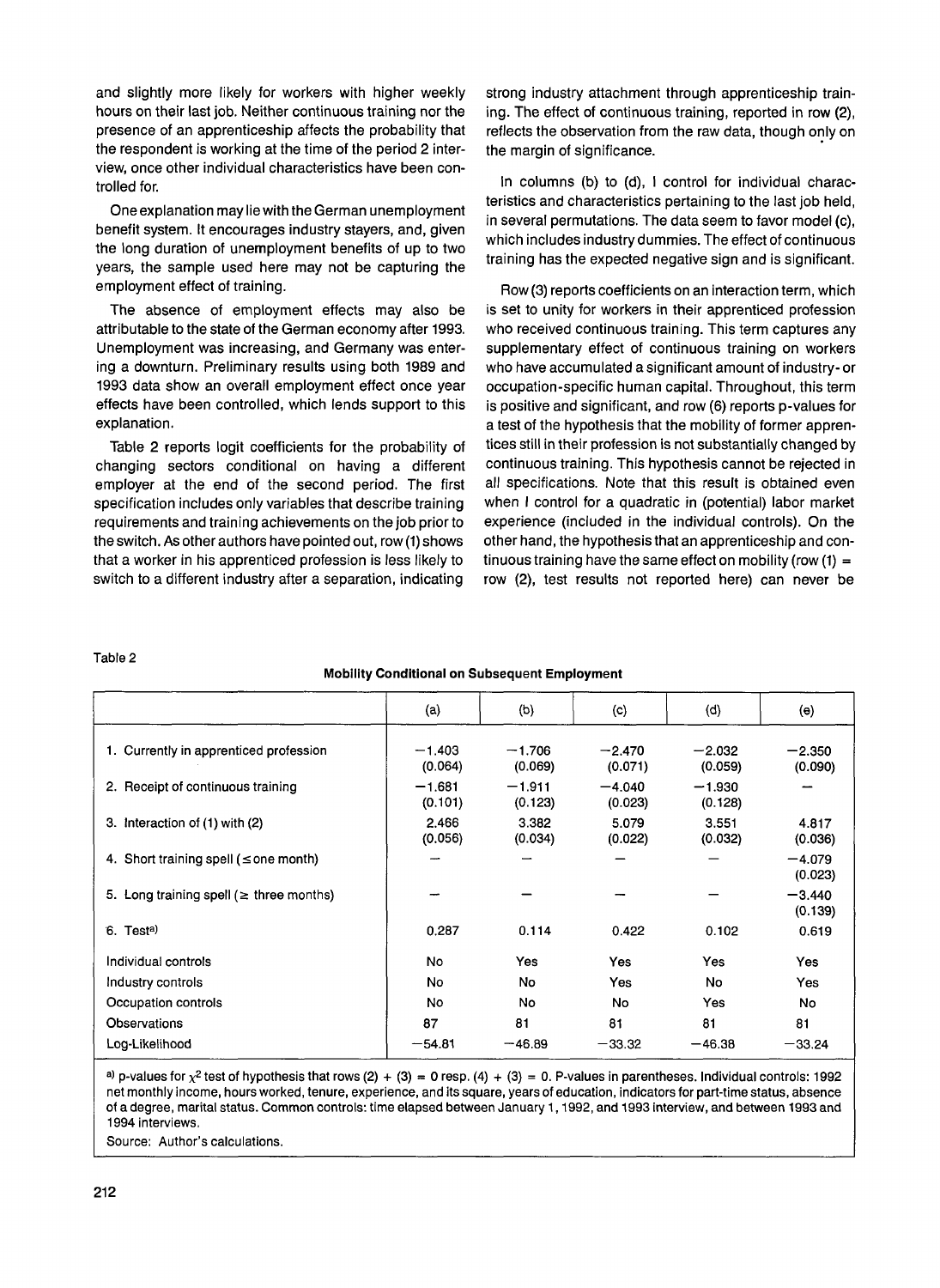rejected. Thus, continuous training only affects workers who either have never completed an apprenticeship or who have changed sector since completion. I take this to suggest that continuous training may serve as a substitute (from the worker's perspective) for apprenticeship training as an acquisition mechanism for human capital.

In column (e), I separate the incidence of training into short (up to one month) and long training spells. The results show that most of the action comes from short training spells. Long training spells have a smaller effect on sectoral mobility. The latter effect is only marginally significant (pvalue of 0.139), which may be due to very small sample sizes in some of the cells.

Shorter spells are more time-intensive. However, the longer spell categories are very broad. Whereas the shortest category comprises just one day, the largest category includes any training spell longer than one year. It is thus difficult to compute consistently the total time spent on training for all spells. When included in the regressions, hours per week spent training had no significant influence on and did not affect other parameters, and thus it was not retained for the present analysis.

#### **6. Conclusion**

This paper has presented preliminary evidence from German data that on-the-job (continuous) training, defined as employer-provided formal training while holding a job, is sector-specific, rather than firm-specific or completely general. A simple model of human capital investment with random job offers allows the distinction between the three degrees of specificity by looking at the sectoral mobility patterns of workers after separation. I find that, conditional on finding a job, workers are more likely to remain in the sector if they were trained there, consistent with sector-specific human capital.

Some caveats apply. First, the data used in this paper only use transitions between jobs held in 1993 and 1994. Thus, year effects may unduly influence the results. The results would only generalize if this were atypical two-year period, which seems unlikely. This may explain in part why I do not find any evidence that training increases employment attachment. Here, I suggest that the absence of an employment effect may be due to some as yet unexplained macroeconomic effect. An alternative would be to view the absence of an employment effect as evidence for firmspecific human capital, and to attribute the results on mobility to some unexplained business-cycle effect. Athird caveat lies in the small sample sizes. Vilhuber (1999) addresses these issues in more detail.

Using more detailed data on young United States workers, Vilhuber (1997) obtains results that generally support the model of sector-specific human capital. Employment attachment increases with the quantity of training irrespective of sector, and sectoral mobility is reduced by the quantity of training (total hours) acquired with the present employer or other employers in the same sector.

On-the-job training would thus appear to confer industry-specific human capital, of use to a larger number of firms producing similar outputs as the training firm, in both Germany and the United States. Though not answering the still open question of why firms would finance training that could be of use to other firms, it is a result of interest from both workers and a policymaker's perspective. However, the coinciding results for the United States and Germany may be due to two quite different mechanisms, and further research is required to unveil the precise economic model behind these phenomena.